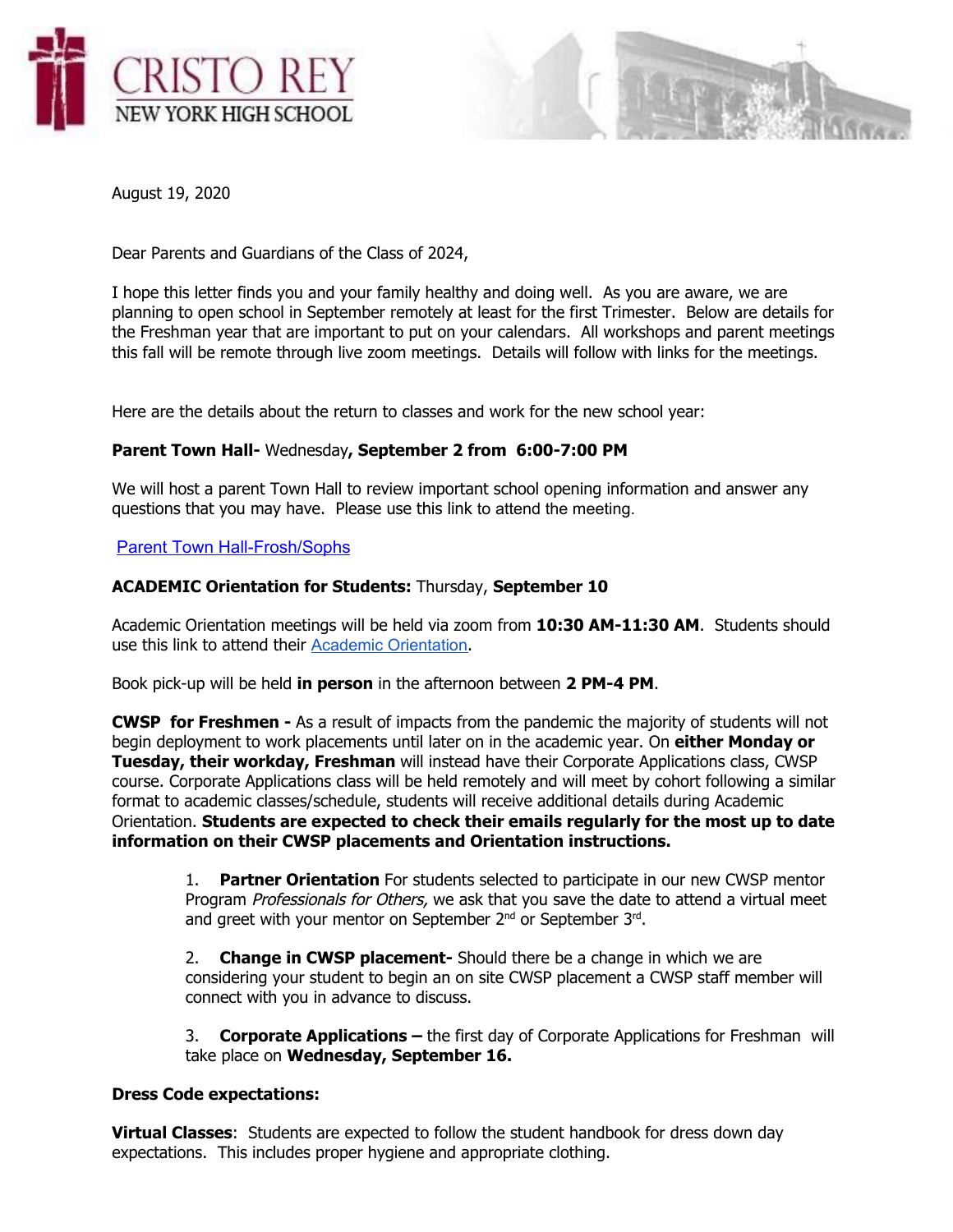**Deployment to Work**: The Cristo Rey dress code is aligned with the professional standards of the companies with which we partner. Students may only wear the clothing options made available through Flynn & O'Hara specifically for our school. If your son or daughter needs replacement items, please contact Flynn & O'Hara to place an order soon. Orders can be placed online or in their Bronx location. Phone: 718.863.7561. Internet: [www.flynnohara.com](http://www.flynnohara.com/)

**Summer Reading and Writing:** All Cristo Rey students must complete the summer assignments discussed at Puente. All assigned summer work must be completed and ready to submit on the first day of classes, **September 14.**

**Convivencia** - Please reserve the date for our workshop for parents & guardians about "Making the Transition to CRNYHS a Success", to be held on Saturday, October 3<sup>rd</sup>, from 9 AM-12 Noon.

**Retreat** - All freshmen are expected to attend the freshman class retreat, to be held on March 24. **The charge for the retreat is \$10**. We are closely monitoring our ability to attend such a retreat due to the pandemic. We will keep you updated as the retreat date gets closer.

**Calculators** - Cristo Rey requires all students to have graphing calculators for their Math and Science courses. **A survey was sent to Puente students to assess who needed a calculator. Calculators purchased through Cristo Rey have a lower cost to you and will be \$100.**

Freshmen families who purchase the calculator through Cristo Rey will pay through two payments to Smart Tuition:

- 1) \$50.00 through Smart Tuition on your September bill
- 2) \$50.00 through Smart Tuition on your February bill

May you and all you love have a safe and relaxing conclusion to the summer.

Take care and God bless,

Dr. Frances Clemente Principal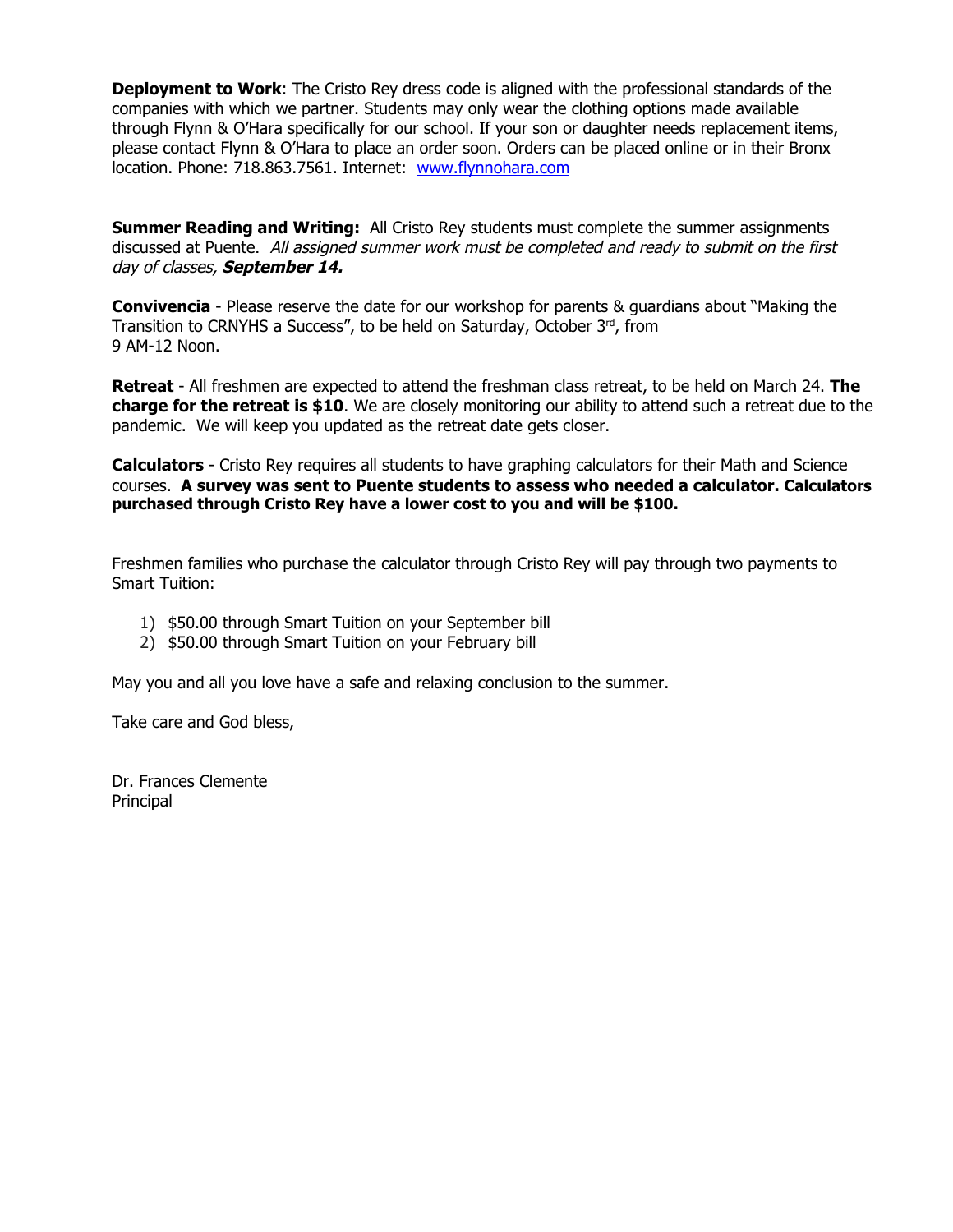



19 de agosto de 2020

Estimados Padres y Guardianes de la Clase de 2024, Nuestros Nuevos Leones

Espero que esta carta los encuentre a usted y a su familia sanos y bien. Como saben, estamos planeando abrir la escuela en septiembre de forma remota al menos durante el primer trimestre. A continuación los detalles para el 9 grado que es importante poner en su calendario. Todos los talleres y reuniones de padres de este otoño serán remotos a través de zoom en vivo. Les enviaremos detalles con enlaces para las reuniones.

Aquí están los detalles sobre el regreso a clases y trabajo para el nuevo año escolar:

### **Reunion de Padres-** Miércoles **2 de septiembre de 6: 00-7: 00 PM**

Tendremos una reunión de padres para revisar información importante sobre la apertura de la escuela y responder cualquier pregunta que pueda tener. Utilice este enlace para asistir a la reunión.

# Parent Town [Hall-Frosh/Sophs](https://cristoreyny.zoom.us/j/88655106861)

### **Orientación ACADÉMICA para estudiantes:** Jueves 10 **de Setiembre**

Tendremos reuniones de orientación académicas que se llevarán a cabo a través de zoom de **10:30 AM-11: 30** AM. Los estudiantes deben usar este enlace para asistir a su [Orientación](https://cristoreyny.zoom.us/j/2606358330?pwd=eXB5Slorb3g4NGVwUmhpbWcxQUk2dz09) académica.

La recogida de libros se llevará a cabo **en persona** por la tarde entre las **2 PM-4 PM**. .

**Orientación ACADÉMICA:** miércoles **10 de septiembre** en zoom. Las reuniones de orientación se llevarán a cabo a través de zoom en la mañana. La recogida de libros se realizará en persona por la tarde. Les enviaremos los detalles. Siga revisando su correo electrónico para ver los tiempos.

**CWSP para estudiantes del 9 grado:** como resultado de los impactos de la pandemia, la mayoría de los estudiantes no comenzarán el los lugares de trabajo hasta más adelante en el año académico. El **lunes o martes el día de su trabajo, los estudiantes** tendrán su clase de Aplicaciones corporativas, curso de CWSP. La clase de aplicaciones corporativas se llevará a cabo de forma remota y se reunirá por grupo siguiendo un formato similar al de las clases/horarios académicos, los estudiantes recibirán detalles adicionales durante la orientación académica. **Se espera que los estudiantes revisen sus correos electrónicos con regularidad para obtener la información más actualizada sobre sus ubicaciones de CWSP y las instrucciones de orientación.**

> 1. **Socio de trabajo** para alumnos seleccionados para participar en nuestros nuevos CWSP mentora del programa Profesionales para los Demás, le pedimos que guarde la fecha para asistir a una reunión virtual y saludar con su mentor el 2 de septiembre o 3 de septiembre.

> 2. **Cambio en la colocación de CWSP:** si hay un cambio en el que estemos considerando que el estudiante comience en el sitio de trabajo, un miembro del personal de CWSP se comunicará con usted con anticipación para conversar.

3. **Clase de Aplicación corporativas:** el primer día de clase de aplicación corporativas para estudiantes del 9 grado se llevará a cabo el **miércoles 16 de septiembre.**